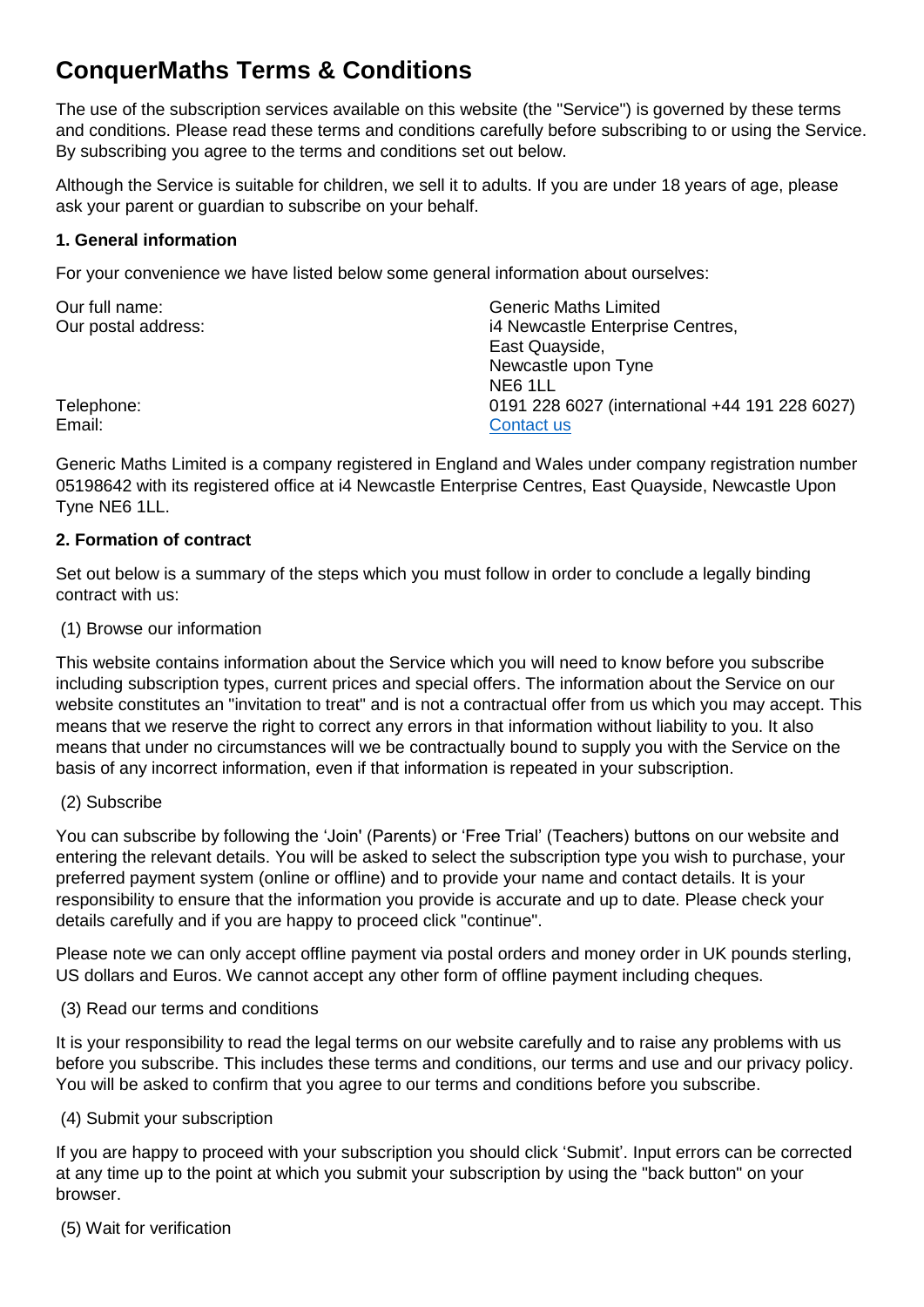On receipt of your subscription we will send you an email verification message confirming your details and informing you how to complete your subscription and activate your account. You may not assume we have accepted your subscription until we send you verification by email. Only if and when you receive verification will we have a binding contract between us. We will be entitled to refuse to accept your subscription if at our sole discretion we consider it necessary.

## (6) Access your account

If you have been awarded a free trial, you may activate your account immediately and we will contact you at the end of the trial period to invite you to extend your subscription on payment of the appropriate fee. In all other cases payment must be received before you can access the Service. You will be sent written confirmation when payment has been received.

## (7) Our Contract

The contract between us will consist of (1) these terms and conditions, (2) your subscription and (3) our verification ("Contract"). Our privacy policy, website terms of use and any additional legal terms or notices appearing on the Service or our website will also form part of the Contract between us.

We will not file the concluded Contract between us online and you should therefore print out and retain copies of each element of the Contract. We can only conclude the Contract with you and provide the Service to you in English and not in any other language.

## **3. General terms**

## (1) Provision of the Service

Following formation of the Contract in accordance with Part 2 (and where appropriate payment of the Subscription Fee) you will be permitted to access the Service in accordance with the terms of our Contract.

Depending on the type of account you have, you may authorise up to the maximum number of users ("Students") specified within 'My Account' to use the Service at any one time, by notifying us of their details. You will be required to select a username and password ("ID") for each Student. You are permitted to add and remove Students and to change user names and passwords at any time during your subscription. You are responsible for all use of the Service by all such Students and anyone else using the ID. You must ensure the ID is kept secure and prevent unauthorised use of the ID.

If you believe there has been any breach of security such as the disclosure, theft or unauthorised use of the ID, you must notify us immediately by emailing us at the address given in Part 1 above. If we believe that the ID is being used in any way which is not permitted under our Contract, we reserve the right to suspend access rights immediately on giving notice to you and to block access from the ID until the issue has been resolved.

We are continually seeking to improve the Service. We reserve the right, at our absolute discretion to make changes to any part of the Service provided it does not materially reduce its content or functionality.

(2) Limited rights to use content

All materials displayed on the Service ("Content") belong to us or our licensors. Students are permitted to:

 Retrieve and display the Content on a computer screen in order to use the Service for their own personal use; and

 Print individual pages on paper and store individual pages in electronic form on disk and on their computer.

Unless you have our prior written permission you (or any Student) are not permitted to:

Redistribute any of the Content (including by using it as part of any library, archive or similar service);

Retrieve and display or print the Content for anyone other than another Student;

Remove copyright or trade mark notices from any copies of the Content made under this Agreement;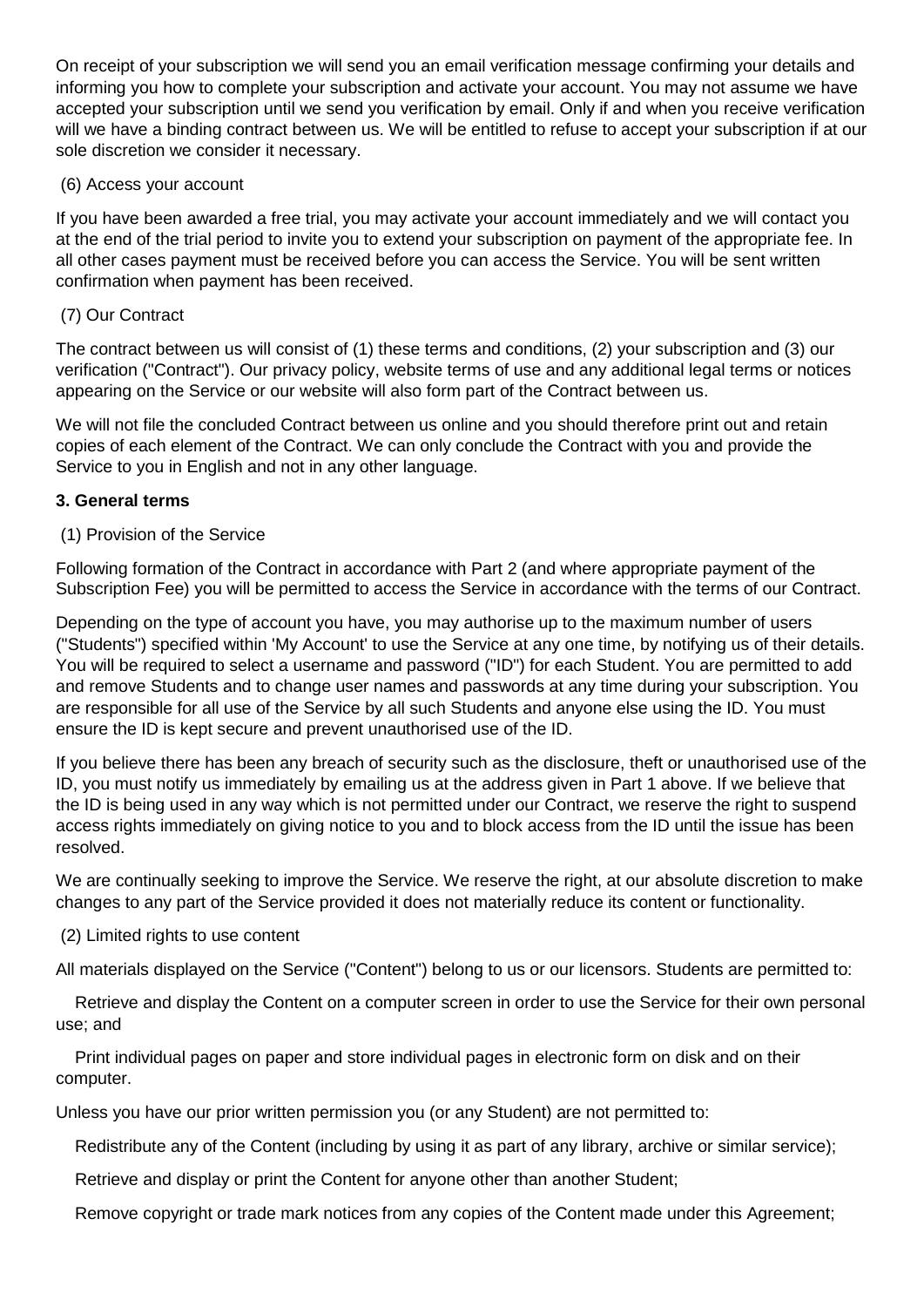Create a database in electronic or structured manual form by systematically downloading and storing all or any of the Content; or

Except as expressly permitted above modify, reproduce, publish or in any way commercially exploit any of the Content.

Share their login /access with any other party.

Use a family subscription to provide tuition to other parties

Nor may you permit or enable a third party to do any of these acts on your behalf.

# (3) Subscription Fee

The fees payable for subscriptions ("Subscription Fee") as well as any applicable value added tax are as set out on our website from time to time. We reserve the right to vary the Subscription Fee upon renewal of your subscription by notice in writing.

The Subscription Fee is payable in advance. You may elect to pay the Subscription Fee online by credit or debit card or offline by postal order or money order in UK pounds, US dollars or Euros. We cannot accept any other form of offline payment (including cheques). We shall be under no obligation to provide the Service until the Subscription Fee has been paid in full.

If you have been awarded a free trial, you may access the service free during the trial period subject to the terms of this Contract. You may only benefit from one free trial and, if we discover that you have requested more than one free trial, you will become liable for payment of the annual Subscription Fee in full. When your free trial is close to its end we will contact you to ask whether you wish to subscribe to the Service.

For recurring subscriptions, unless you give notice of your intention to terminate your subscription prior to the end of your current subscription, your subscription will be automatically renewed for an additional equivalent term at the Subscription Fee notified to you. If you have elected to pay online, payment will be automatically debited from your account by our payment provider upon renewal. If your account details have changed, or if you have elected to pay offline and fail to pay the Subscription Fee before your current subscription expires then we may suspend your access to the Service until your Subscription Fee is paid.

# (4) Your right to cancel your Contract

ConquerMaths offer a 14-day period for members to assess the suitability of the service. You may cancel your Contract with us by notice in writing to our postal address or to info@conquermaths.com at any time up to the end of the fourteenth working day from the date on which the Contract is concluded.

Once you have notified us that you are cancelling your Contract, any Subscription Fee received by us in relation to the Contract will be refunded to you as soon as possible and in any event within 30 days of cancellation.

Members returning after allowing their subscription to lapse may re-activate their Contract but will not be entitled to receive an automatic refund.

Where you have chosen to join the service through an Annual Subscription paid in monthly instalments, you will be rebilled until such time as you cancel. You must make a minimum of 12 payments before you are entitled to cancel your account. Once you have completed 12 monthly payments, you may continue to use ConquerMaths at the reduced monthly rate but may cancel at any time. Should you terminate your agreement prematurely, the balance of the remaining months will become due immediately.

# (5) Chargebacks

Should a chargeback be unfairly instigated against GenericMaths through banks, card issuers or payment processing companies, GenericMaths will seek to recover any sums unfairly refunded as well as any fees charged by third parties for processing these requests. Additionally, GenericMaths will charge an administration fee of £20 +VAT per transaction and pursuant to section 69 of the County Courts Act 1984, interest will be charged at 8% above base rate on any monies owed from the date of chargeback.

# (6) Warranties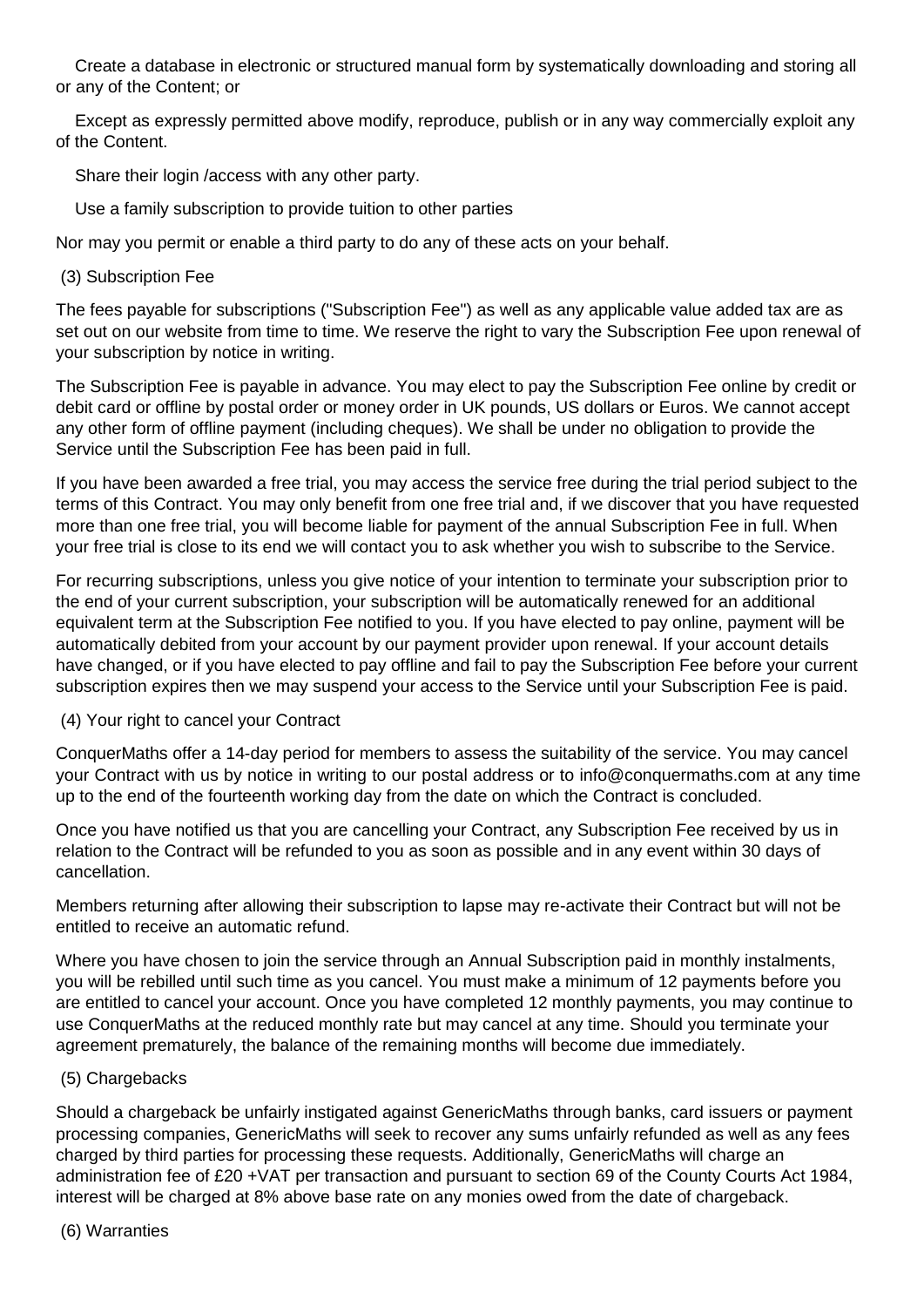We warrant that:

 we will use reasonable skill and care in making the Service available to you and ensuring its availability to you during your subscription; and

we have the right to permit you to use the Content in accordance with these terms and conditions.

Because of the nature of the Content, the sources from which it is obtained, and the nature of the Internet, errors and omissions may occur and we do not give any other warranties in relation to the Service. In particular, (but without limitation):

we do not warrant the accuracy and completeness of the Content;

 we do not warrant that the Service will be continuously available or that your use of the Service will be uninterrupted or error free; and

 we do not warrant that the Service will be free from infection by viruses or anything else with contaminating or destructive properties or that the Service will be free from attack.

Accordingly, to the fullest extent permitted by law, we exclude all representations, warranties, conditions and other terms which but for these terms and conditions might have effect in relation to the Service.

#### (7) Limitation of Liability

If you notify us of a fault in relation to the Service during your subscription, we will, at our option:

Use reasonable endeavours to remedy the fault, or

 Terminate your access to the Service and refund to you the whole or part of the any Subscription Fee paid by you in relation to the Service.

Except as set out above, we shall have no liability to you, to any Student or any other person for any direct or indirect loss, damage or expense (including without limitation loss of opportunity, loss of profits or anticipated revenue or earnings, loss of data, business or goodwill) howsoever arising out of any fault or problem relating to our website, the Content or the Service.

If a court does decide we are liable to pay compensation, that compensation will be limited to the amount of any Subscription Fee paid by you in relation the Service.

Nothing in this paragraph of these terms and conditions (or in any other paragraph) is intended to limit any rights you (or any Student) might have as a consumer or other statutory rights that may not be excluded by law, nor in any way to exclude or limit our liability for any death or personal injury resulting from our negligence or for fraudulent misrepresentation.

#### (8) Termination

Provided that we give you a pro-rata refund of any Subscription Fee already paid by you, we may give notice terminating our Contract if:

the Service is discontinued or unavailable for any reason;

we are unable for any reason to provide the Service to customers in your area; or

 the Service to which you have subscribed was listed at an incorrect price due to a typographical error or any other error in the pricing information.

We may give notice terminating our Contract (or suspending access to the Service), without giving any refund of the Subscription Fee, if we reasonably believe you (or any Student) have committed a material breach of any term of this Contract, including, without limitation, misuse of Content in breach of Part 3 paragraph (2), or permitting an unauthorised third party to use the ID in breach of Part 3 paragraph (1).

On termination, cancellation or expiry of this Contract you (or any Student) shall no longer be permitted to access the Service. Upon request by us you shall, at our option, destroy or return to us any copies of the Content made by you or any Student.